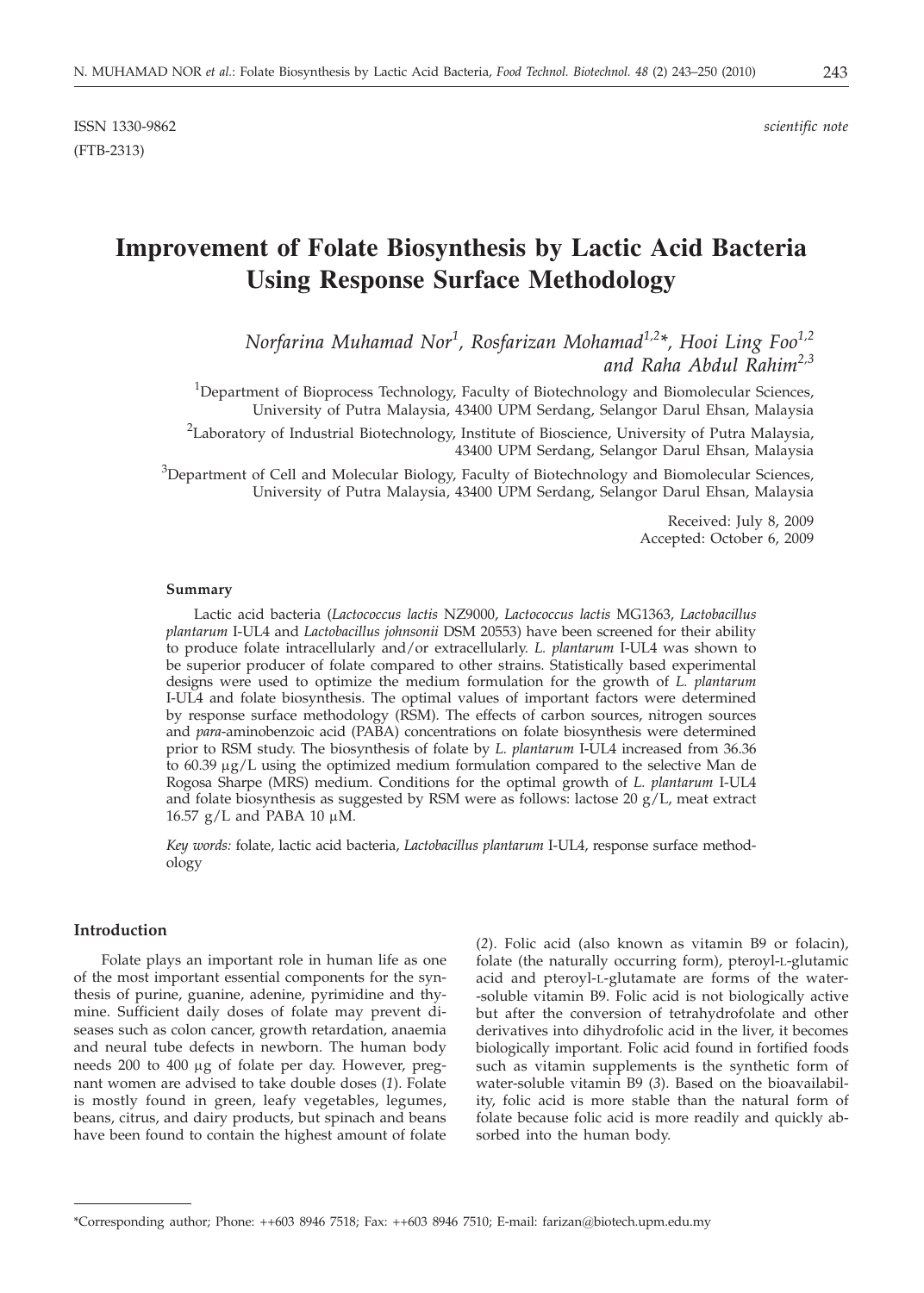On the other hand, a good selection of microbial species such as lactic acid bacteria (LAB) and cultural conditions could enhance the level of folate in the fermented milk and dairy products (*4*). It has been reported that the folate levels in most of the products are low (*5,6*)*.* Therefore, several researchers have focused on the biosynthesis of folate using LAB strains (*7*). Large differences in folate biosynthesis for different LAB strains and different growth conditions have been reported in literature. *Lactococcus lactis,* as claimed by Sybesma *et al.* (*8*), has a great potential to produce high amount of folate and its metabolism was further explored to maximize folate biosynthesis. Other researchers have also reported that many strains of bifidobacterium were able to produce folate (*5*). Among the *Lactobacillus* species, only *L. plantarum* can produce folate, whereas other species were shown to consume folate during growth (*7*).

The introduction of response surface methodology (RSM) by Box and Wilson (*9*) gives an alternative technique to analyze the optimized culture conditions, thus enabling the researcher to design the experiment, build the blocks, and evaluate the effects of different growth factors and responses. This approach allows the researchers to design experiments based on the RSM results and produce maximum yield of desired products (*10*). Furthermore, one of the major constraints involved in designing new cultivation media is the high number of experiments involved. RSM, a combination of good experimental design, regression modelling techniques and optimization, is a useful tool for process improvement. Therefore, RSM is a valuable tool used prior to industrial level production (*11*). Most of the researches on the optimization of medium formulation and cultural conditions for biosynthesis of products by LAB were focused on the conventional method rather than RSM approach (*5,7,12,13*).

The present work has been conducted to identify folate producers amongst our laboratory collection of LAB using microbiological assay. Folate in a biological extract is usually determined by a microbiological assay and this method is highly sensitive and ideal for routine assaying. The optimization of medium formulation for the growth and folate biosynthesis by the selected strains was then investigated through a conventional method and statistical approach of RSM.

#### **Materials and Methods**

#### *Bacterial strains and maintenance*

LAB strains were maintained in 5 % (by volume) glycerol at –80 °C. *L. lactis* NZ9000 and *L. lactis* MG1363 were kind gifts of Kees Leenhouts, the Netherlands. *L. plantarum* I-UL4 was isolated from local fermented food (*14,15*) and *L. johnsonii* DSM 20553 was purchased from DSMZ (German Collection of Microorganisms and Cell Cultures), Braunschweig, Germany.

#### *Growth of LAB cultures*

*L. lactis* NZ9000 and MG1363 were cultivated in folate-free M17 medium (*16*) supplemented with 0.5 % (*m*/*V*) glucose. *L. plantarum* I-UL4 and *L. johnsonii* DSM 20553 were cultivated in de Man-Rogosa-Sharpe (MRS) medium (*17*). All cultivations were carried out in a 250-mL

Erlenmeyer flask containing 100 mL of medium at pH=7. The LAB strains were incubated at 30  $\degree$ C at the agitation speed of 100 rpm for 24 h. The strains were cultivated in modified MRS medium containing (in g/L): glucose 10, peptone 10, yeast extract 5, meat extract 5, potassium hydrogen phosphate 2, sodium acetate 5, triammonium citrate 2, magnesium sulphate 0.2, manganese sulphate 0.2 and Tween 80 1 mL/L with the addition of *para*-aminobenzoic acid (PABA,  $0.01 \mu M$ ). All cultivations were seeded with 5 % (by volume) inoculum. Inocula were prepared by inoculating a colony of the strains grown on an M17 or MRS agar plate into 5 mL of M17 or MRS broth in a 10-mL test tube with continuous shaking (100 rpm) in a water bath at 30 °C for 12 h.

# *Central composite design*

Three variables and five levels were used in this study. The three variables used were lactose, meat extract and PABA concentration. The experimental design for central composite design (CCD) is shown in Table 1.

Table 1. Coded and real values of variables selected for CCD

|   |                    |      | Values of CCD variables |      |      |      |           |  |  |
|---|--------------------|------|-------------------------|------|------|------|-----------|--|--|
|   | Variable           | Unit | $-\alpha$               | $-1$ |      | $+1$ | $+\alpha$ |  |  |
|   | A lactose          | g/L  | 1.89                    | 5    | 12.5 | 20   | 23.11     |  |  |
| B | meat extract $g/L$ |      | 1.89                    | 5    | 12.5 | 20   | 23.11     |  |  |
|   | C PABA             | иM   | 1.56                    | 3    | 6.5  | 10   | 11.45     |  |  |

The results of the CCD were statistically evaluated and the data were analyzed by Design Expert v. 6.0.6 (Stat-Ease Inc., MN, USA). Each variable was investigated as the independent and dependent variable. Each independent variable indicates high level (+1) and low level (-1). An axial distance  $\pm \alpha$  was chosen to be 1.4 to make the design rotatable, which means that the value is at the same distance from the design centre. The centre point, or typically known as dependent variable, was indicated as 0 and maintained at constant value, which provided an unbiased estimate of the process error variance. This centre point was set at middle point value, and six centres of this experiment were included to avoid the missing of a non-linear relationship (*18*). The response of folate concentration was subjected to quadratic regression model and expressed by the second- -order polynomial:

$$
\gamma = \beta_{\circ} + \Sigma \beta_{j} x_{j} + \Sigma \beta_{ji} x_{j2} + \Sigma \beta_{jk} x_{j} x_{k}
$$

where *Y* is the folate concentration, and  $\beta_j$ ,  $\beta_{jj}$  and  $\beta_{jk}$  are linear quadratic and interactive coefficient respectively linear, quadratic and interactive coefficient, respectively. The F-value was considered to be significant. The lack of fit should be non-significant and produce a good multiple correlation coefficient  $(R^2)$ .

# *Analytical determination*

#### Cell and substrate concentrations

A volume of 6 mL of the sample was withdrawn at 1-hour intervals for the analysis of folate, cell concentration and reducing sugar concentration. A volume of 5 mL of the sample was used for the analysis of intra- and extracellular folate and 1-mL sample was used for sub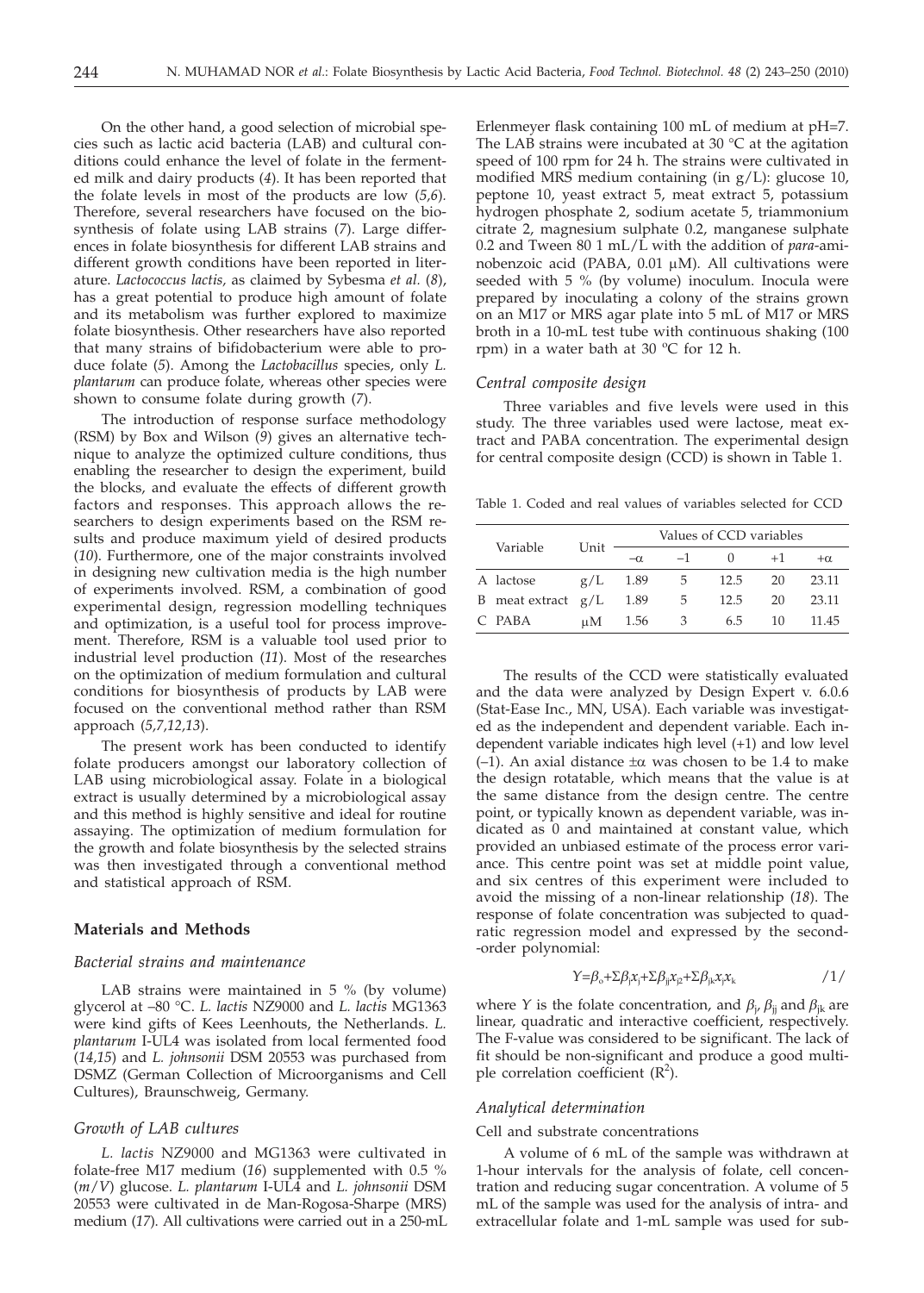strate (*19*) and cell concentration analysis. The 1-mL samples were centrifuged  $(10000 \times g, 10 \text{ min}, 4 \text{ }^{\circ}\text{C})$  to separate the cell pellet from the supernatant. The supernatants were collected for substrate determination and the absorbance was measured at 540 nm, while the cell pellets were used for cell concentration determination. The cell pellets were transferred to a pre-weighed dry filter paper and dried for 24 h at 100  $^{\circ}$ C. Dry cell mass (DCM) values were correlated with absorbance measurements at 600 nm to obtain a calibration standard of  $A_{600 \text{ nm}}$  $v$ s. DCM.  $A_{600 \text{ nm}}$  readings were subsequently used to determine DCM.

# Folate concentration

Folate concentration was quantified using a *Lactobacillus casei* microbiological assay. Cells and supernatants recovered from a cell culture were used to measure both intra- and extracellular folate concentrations as described previously (*20*). *L. casei* ATCC 7469 was used for folate bioassay and stored at –80 °C in MRS medium supplemented with 15 % (by volume) of glycerol. In the assay, *L. casei* ATCC 7469 was pre-grown in Folic Acid Casei Medium (Difco Laboratories, Surrey, UK) supplemented with folate  $0.3 \mu g/L$  and the culture was incubated for 18 h at 37 °C. Volumes of 1.5 mL of aliquots of the culture were then stored in sterile tubes at –80 °C until use for folate determination. For measuring the intracellular and extracellular folate, a volume of 5 mL of cultivation broth was used and centrifuged  $(10000 \times g, 10 \text{ min}, \text{at})$  $20 °C$ ) to separate the cell and the supernatant. The cells were washed with 0.1 M sodium acetate buffer (pH=4.8) and 1 % (by volume) of ascorbic acid and resuspended with the same buffer. The samples were then incubated at 100 °C for 5 min to release the folate from the cells. The supernatant was diluted 1:1 with 0.1 M sodium acetate buffer (pH=4.8) and 1 % (by volume) of ascorbic acid. The analysis of total folate concentration, including polyglutamyl folate, was conducted after enzymatic deconjugation of the folate samples with human plasma (Sigma- -Aldrich, Malaysia) and incubated for 4  $\overline{h}$  at 37 °C. The microbiological assay was determined in 96-well microtiter plates. The wells were filled by adding  $8 \mu L$  of working buffer containing 0.1 M potassium phosphate buffer with sodium acetate buffer (pH=4.8) and 1 % (by volume) of ascorbic acid to  $122 \mu L$  of samples or 60  $\mu L$  of reference sample, and the volume was increased by sterile distilled  $H_2O$  until it reached 150  $\mu$ L and prior to filling with  $150 \mu L$  of Folic Acid Casei Medium. The assay plate was covered and incubated at 37 °C for 18 h. For reference samples, folate was dissolved in the same buffer at a concentration ranging from 0 to  $0.30 \mu g/L$ . The growth of LAB strains in the 96-well microtiter plates was determined by measuring the absorbance at 620 nm using the Zenyth Microplate Reader (Biochrom Ltd, Cambridge, UK).

# **Results and Discussion**

#### *Selection of folate producer*

The results obtained in this study showed that the growth performance of folate producer was strain-specific. All the strains grew well and produced comparable intraand extracellular folate. About 7.67 g/L of maximum cell

concentration  $(X_{\text{max}})$  was achieved in the cultivation of *L. plantarum* I-UL4 with a specific growth rate  $(\mu)$  of 0.39  $h^{-1}$  after 18 h of cultivation using MRS medium. The highest folate level was detected in *L. plantarum* I-UL4 (36.36 mg/L). *Lactobacillus* spp. was able to grow well and produce substantially high folate using chemically defined or complex media, compared to other strains (*7*). However,  $27.63 \mu g/L$  of folate were obtained in the cultivation of *L. johnsonii* DSM 20553 with the maximum cell concentration of  $7.73$  g/L, which was the lowest, compared to the other strains.

Higher growth yield, *Y*x/s (1.69 g/g) and slightly lower folate production (30.61 mg/L) were obtained for *L. lactis* NZ9000 compared to *L. plantarum* I-UL4. These results suggest that the substrate was mainly consumed for the biomass build-up rather than the biosynthesis of folate. Furthermore, high cell concentration increased the viscosity of the culture, which could reduce the mixing efficiency and hence limit the substrate availability for folate biosynthesis (*21,22*).

The highest efficiency of cells to produce folate  $(Y_{p/x})$ was observed in the cultivation of *L. lactis* MG1363 (6.31  $\mu$ g/g). It was shown that this species has maximum efficiency in producing folate compared to other strains. From the results, it can be suggested that the biosynthesis of folate was non-growth associated process since good growth was unable to promote higher folate biosynthesis as observed in the cultivation of *L. lactis* NZ9000 and *L. johnsonii* DSM 20553. The highest productivity was observed in the cultivation of *L. plantarum* I-UL4 (3.71 µg/ (L·h)). Hence, *L. plantarum* I-UL4 was selected as the superior folate producer and used for further optimization studies on medium composition *via* conventional and RSM approaches.

# *Effect of carbon sources on folate production*

Preliminary optimization study on medium composition was conducted to determine important factors that could enhance the biosynthesis of folate. Three different carbon sources (lactose, maltose and glucose) were selected in this study and *L. plantarum* I-UL4 grew well on all of them. The highest biosynthesis of folate (36.19  $\mu$ g/L) was obtained when lactose was used as the carbon source, compared to maltose and glucose. The strain also showed high efficiency when using lactose as a carbon source to produce folate (data not shown). The highest productivity of folate was obtained in the cultivation process using lactose  $(1.97 \mu g/(L \cdot h))$  compared to glucose  $(1.53 \mu g/(L \cdot h))$  and maltose  $(1.13 \mu g/(L \cdot h))$ . Lactose is normally found in milk and it is the preferred carbon source for the growth of LAB (*23*).

# *Effect of nitrogen sources on folate production*

The maximum cell concentration  $(X_{\text{max}})$  was obtained when yeast extract was used as a nitrogen source (data not shown). Yeast extract, which consists of nitrogenous compounds and growth factors, stimulates cell growth (*24,25*). However, the best nitrogen source for the highest biosynthesis of folate  $(47.01 \,\mu g/L)$  was obtained when using meat extract. Slightly lower folate concentration was obtained when using yeast extract  $(42.83 \mu g/L)$  and pep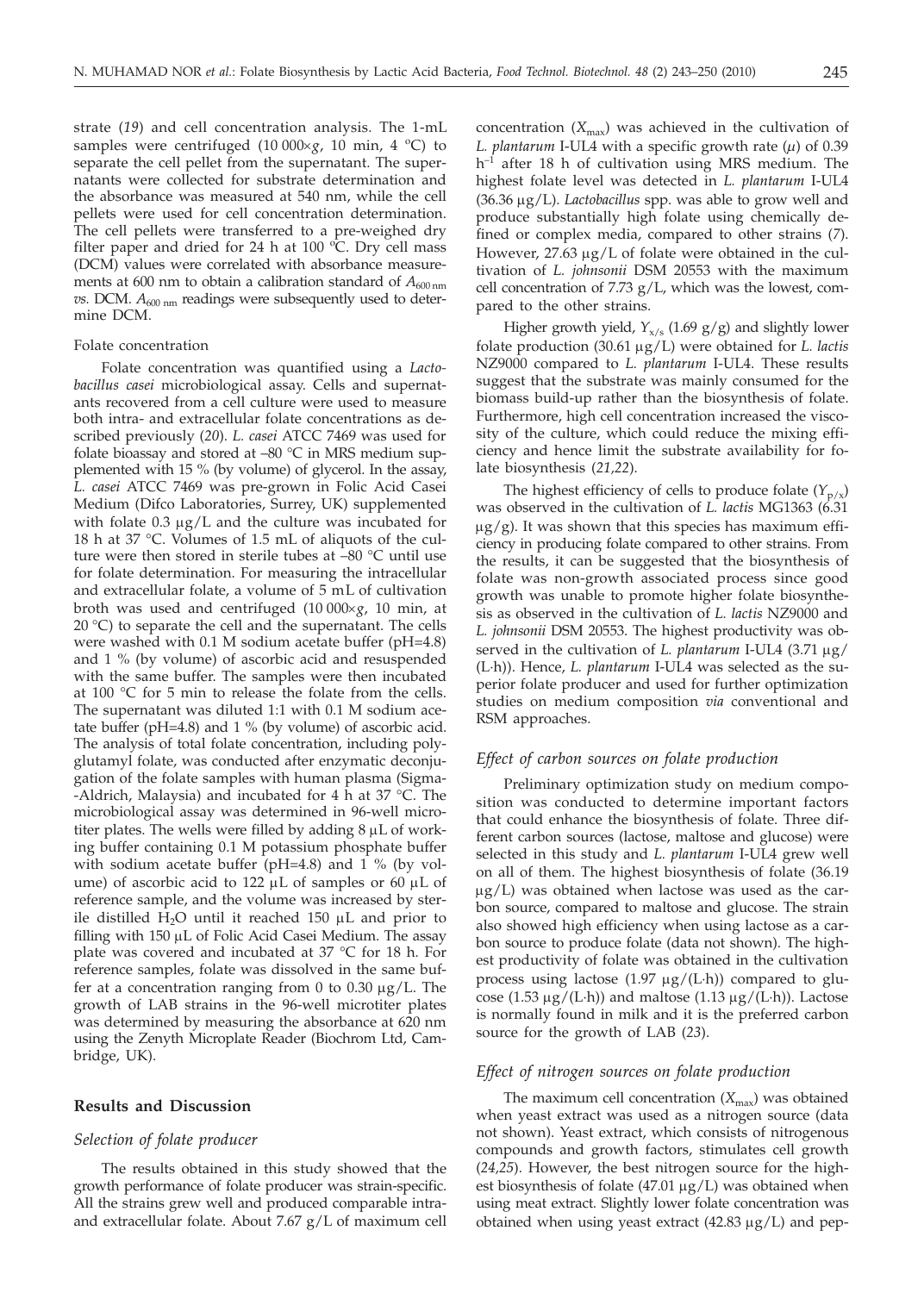tone  $(43.71 \mu g/L)$  as nitrogen sources (data not shown). Even though the cell efficiency of folate biosynthesis  $(Y_{p/x})$ was the highest on peptone compared to meat extract and yeast extract, the highest productivity of folate (1.56  $\mu$ g/(L·h)) was found on meat extract (data not shown). Therefore, meat extract is the most suitable nitrogen source for folate biosynthesis although it is quite an expensive source of nitrogen, especially for industrial application. Hence, a precise concentration of meat extract needed in a medium for higher folate biosynthesis should be further investigated.

# *Optimization of lactose concentration for folate production*

Generally, a higher concentration of lactose in the medium exhibits an increased cell concentration. In this study, approx. 7.07 g/L of maximum cell concentration  $(X_{\text{max}})$  was achieved using 20 g/L of lactose (Table 2). However, slightly lower folate concentration was obtained when more lactose was added to the medium. This indicated that the carbon flux in cells favoured more the build-up of cell biomass or biosynthesis of by-products rather than the folate biosynthesis. Excessive carbon source in the culture broth reduces biomass yield and growth efficiency due to metabolism overflow. Lactose concentration of 10  $g/L$  was optimal for the strain to produce the highest folate concentration  $(35.94 \mu g/L)$  (Table 2). As shown earlier, the biosynthesis of folate was a non- -growth associated process, therefore the balanced carbon flux in cells is required through the folate pathway and other metabolite pathways (*5,7,12*).

Table 2. The performance and kinetic parameter values of folate biosynthesis by *L. plantarum* I-UL4 using different concentrations of lactose

|                                                      | $\gamma$ (lactose)/(g/L) |       |       |       |  |  |  |
|------------------------------------------------------|--------------------------|-------|-------|-------|--|--|--|
| Kinetic parameter                                    | 5                        | 10    | 15    | 20    |  |  |  |
| t/h                                                  | 18                       | 18    | 12    | 12    |  |  |  |
| $X_{\text{max}}/(g \text{ cell/L})$                  | 5.75                     | 5.92  | 7.00  | 7.07  |  |  |  |
| $P_{\text{max}}/(\mu g \text{ folate}/L)$            | 34.22                    | 35.94 | 31.10 | 30.47 |  |  |  |
| $S_i-S_f/(g$ substrate consumed/L)                   | 3.89                     | 6.84  | 12.11 | 15.24 |  |  |  |
| $\mu/h^{-1}$                                         | 0.37                     | 0.39  | 0.39  | 0.34  |  |  |  |
| $Y_{x/s}/(g$ cell/g substrate)                       | 1.48                     | 0.87  | 0.58  | 0.46  |  |  |  |
| $Y_{p/s}/(\mu g \text{ folate/g substance})$         | 8.80                     | 5.25  | 2.57  | 2.00  |  |  |  |
| $Y_{p/x}/(\mu g \text{ folate/g cell})$              | 5.95                     | 6.07  | 4.44  | 4.31  |  |  |  |
| $P_r/(\mu g \text{ folate}/(\text{L}\cdot\text{h}))$ | 0.90                     | 1.01  | 1.12  | 0.92  |  |  |  |

# *Optimization of meat extract concentration for folate production*

The growth performance and the kinetic parameter values of *L. plantarum* I-UL4 cultivation using meat extract as a nitrogen source are shown in Table 3. When 15 g/L of meat extract were used, maximum cell concentration  $(X_{\text{max}})$  of 4.75 g/L and the highest folate biosynthesis (52.82 μg/L) were obtained. The growth of *L. plantarum* I-UL4 and folate biosynthesis were reduced with meat extract concentration above 15  $g/L$  in the medium.

Table 3. The performance and kinetic parameter values of folate biosynthesis by *L. plantarum* I-UL4 using different concentrations of meat extract

|                                                      | $\gamma$ (meat extract)/(g/L) |       |       |       |  |  |  |
|------------------------------------------------------|-------------------------------|-------|-------|-------|--|--|--|
| Kinetic parameter                                    | 5                             | 10    | 15    | 20    |  |  |  |
| t/h                                                  | 8                             | 8     | 12    | 8     |  |  |  |
| $X_{\text{max}}/(g \text{ cell/L})$                  | 3.1                           | 4.06  | 4.75  | 3.93  |  |  |  |
| $P_{\text{max}}/(\mu g \text{ folate/L})$            | 44.14                         | 49.62 | 52.82 | 48.71 |  |  |  |
| $S_i-S_f/(g$ substrate consumed/L)                   | 7.89                          | 7.67  | 7.62  | 7.52  |  |  |  |
| $\mu$ /h $^{-1}$                                     | 0.31                          | 0.4   | 0.32  | 0.38  |  |  |  |
| $Y_{x/s}/(g$ cell/g substrate)                       | 0.39                          | 0.53  | 0.62  | 0.52  |  |  |  |
| $Y_{p/s}/(\mu g \text{ folate/g substance})$         | 5.59                          | 6.47  | 6.93  | 6.48  |  |  |  |
| $Y_{p/x}/(\mu g \text{ folate/g cell})$              | 14.24                         | 12.22 | 11.12 | 12.39 |  |  |  |
| $P_r/(\mu g \text{ folate}/(\text{L}\cdot\text{h}))$ | 2.16                          | 1.25  | 1.47  | 1.07  |  |  |  |
|                                                      |                               |       |       |       |  |  |  |

Further increment of nitrogen source in the medium showed an inhibitive effect on the growth performance of the strain and folate biosynthesis. This finding is not in agreement with previous studies (*7,8*) where batch cultures of *L. lactis* MG1363 supplemented with growth- -inhibiting substances increased the folate biosynthesis. Such discrepancies may be due to the use of meat extract in the medium, which consists of nitrogenous compounds and growth factor.

# *Optimization of PABA concentration for folate production*

The addition of PABA into the medium promoted good growth of *L. plantarum* I-UL4 and folate biosynthesis. PABA concentration of 0.1 to 10  $\mu$ M significantly increased the biosynthesis of folate (Table 4). However, an addition of above  $15 \mu M$  of PABA caused cell inhibition and decreased biosynthesis of folate. At the concentration of 50 to 100  $\mu$ M of PABA, the growth was significantly inhibited and the substrate was not fully utilized by *L. plantarum* I-UL4. The strain efficiently produced high amount of folate (55.02  $\mu$ g/L) at 10  $\mu$ M of PABA. This result suggested that the biosynthesis of folate by *L. plantarum* I-UL4 was enhanced by the addition of PABA to the medium. In the absence of PABA, low folate levels were found to be produced by *L. lactis* strain (*7*) and PABA is an important precursor of folate biosynthesis (*5*).

# *Optimization of lactose, meat extract, and PABA by central composite design*

A second experiment was conducted as a result of the aforementioned findings, in an attempt to further optimize the independent levels of lactose, meat extract and PABA with a face-centred central composite design (CCD) using Design Expert software. The results of 20 experiments to evaluate the effect of three factors of medium composition that influenced folate biosynthesis are shown in Table 5. Centre points with a coded value (0) were repeated six times in order to estimate pure error for the lack of fit test. Models with a significant lack of fit should not be used for predictions. The insignificant lack of fit is most desirable at p>0.1.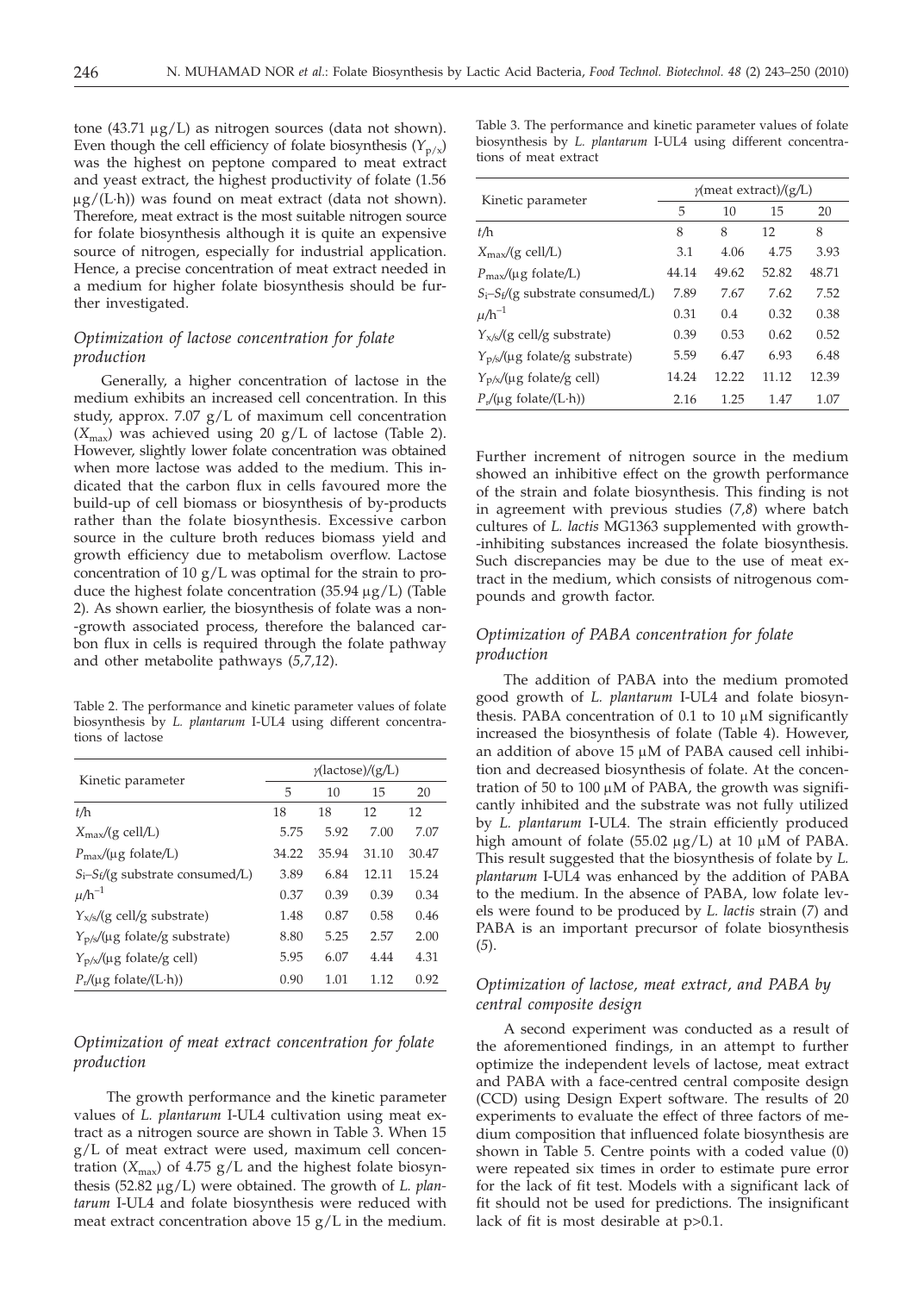|                                                      | $c(PABA)/\mu M$ |       |       |       |       |       |       |       |       |       |       |
|------------------------------------------------------|-----------------|-------|-------|-------|-------|-------|-------|-------|-------|-------|-------|
| Kinetic parameter                                    | 0.1             | 0.3   | 1.0   | 3.0   | 5.0   | 7.0   | 10    | 15    | 20    | 50    | 100   |
| $t/\hbar$                                            | 12              | 18    | 18    | 12    | 18    | 12    | 12    | 12    | 12    | 8     | 6     |
| $X_{\text{max}}/(g \text{ cell/L})$                  | 3.36            | 4.42  | 4.30  | 4.76  | 4.09  | 3.76  | 4.36  | 2.74  | 1.86  | 1.08  | 0.95  |
| $P_{\text{max}}/(\mu g \text{ folate}/L)$            | 39.89           | 44.16 | 45.86 | 45.90 | 45.38 | 49.27 | 55.02 | 41.79 | 39.80 | 26.82 | 24.93 |
| $S_i-S_f/(g$ substrate consumed/L)                   | 7.36            | 7.51  | 7.22  | 7.15  | 6.07  | 6.59  | 6.62  | 5.50  | 5.76  | 6.13  | 5.20  |
| $\mu$ /h $^{-1}$                                     | 0.23            | 0.19  | 0.21  | 0.22  | 0.21  | 0.20  | 0.28  | 0.21  | 0.21  | 0.13  | 0.15  |
| $Y_{x/s}/(g$ cell/g substrate)                       | 0.46            | 0.59  | 0.60  | 0.67  | 0.67  | 0.57  | 0.66  | 0.50  | 0.32  | 0.18  | 0.18  |
| $Y_{p/s}/(\mu g \text{ folate/g substrate})$         | 5.42            | 5.88  | 6.35  | 6.42  | 7.48  | 7.48  | 8.34  | 7.60  | 6.91  | 4.38  | 4.79  |
| $Y_{p/x}/(\mu g \text{ folate/g cell})$              | 11.87           | 9.99  | 10.67 | 9.64  | 11.10 | 13.10 | 12.66 | 15.25 | 21.40 | 24.83 | 26.24 |
| $P_r/(\mu g \text{ folate}/(\text{L}\cdot\text{h}))$ | 0.99            | 1.85  | 1.38  | 1.00  | 0.43  | 0.95  | 2.11  | 0.48  | 0.34  | 1.05  | 1.27  |

Table 4. The performance and kinetic parameter values of folate biosynthesis by *L. plantarum* I-UL4 using different concentrations of PABA

Table 5. Central composite design with a real value and response to folate concentration (actual and predicted values)

|                |                   |                   |              | $\gamma$ (folate)/(µg/L) |                    |  |  |
|----------------|-------------------|-------------------|--------------|--------------------------|--------------------|--|--|
| Run            | $\gamma(A)/(g/L)$ | $\gamma(B)/(g/L)$ | $c(C)/\mu M$ |                          | Obtained Predicted |  |  |
|                |                   |                   |              | value                    | value              |  |  |
| 1              | 5                 | 5                 | 3            | 38.70                    | 40.80              |  |  |
| $\overline{2}$ | 20                | 5                 | 3            | 50.11                    | 48.06              |  |  |
| 3              | 5                 | 20                | 3            | 47.94                    | 45.66              |  |  |
| $\overline{4}$ | 20                | 20                | 3            | 54.86                    | 55.84              |  |  |
| 5              | 5                 | 5                 | 10           | 47.64                    | 46.88              |  |  |
| 6              | 20                | 5                 | 10           | 49.91                    | 52.41              |  |  |
| 7              | 5                 | 20                | 10           | 47.80                    | 50.07              |  |  |
| 8              | 20                | 20                | 10           | 60.39                    | 58.51              |  |  |
| 9              | 12.5              | 12.5              | 6.5          | 53.00                    | 52.43              |  |  |
| 10             | 12.5              | 12.5              | 6.5          | 52.73                    | 52.43              |  |  |
| 11             | 12.5              | 12.5              | 6.5          | 51.09                    | 52.41              |  |  |
| 12             | 12.5              | 12.5              | 6.5          | 52.73                    | 52.41              |  |  |
| 13             | 1.90              | 12.5              | 6.5          | 47.27                    | 46.42              |  |  |
| 14             | 23.11             | 12.5              | 6.5          | 57.11                    | 57.52              |  |  |
| 15             | 12.5              | 1.90              | 6.5          | 44.14                    | 42.97              |  |  |
| 16             | 12.5              | 23.11             | 6.5          | 49.99                    | 50.72              |  |  |
| 17             | 12.5              | 12.5              | 1.55         | 49.05                    | 50.03              |  |  |
| 18             | 12.5              | 12.5              | 11.45        | 57.64                    | 56.22              |  |  |
| 19             | 12.5              | 12.5              | 6.5          | 50.97                    | 52.41              |  |  |
| 20             | 12.5              | 12.5              | 6.5          | 53.56                    | 52.41              |  |  |

A – lactose, B – meat extract, C – PABA

The results from the CCD showed that the optimal concentrations of lactose, meat extract and PABA for folate biosynthesis were 20  $g/L$ , 20  $g/L$  and 10  $\mu$ M, respectively. The Design Expert software uses an optimization method that allows the criteria for all variables and responses to be set. This optimization method takes into consideration a combination of criteria in the calculation of the optimum points. Therefore, based on the setting for criteria of lactose (in range), meat extract (in range), PABA (in range) and response (maximize), the optimum point of lactose (20  $g/L$ ), meat extract (16.57  $g/L$ ) and PABA (10  $\mu$ M) was suggested.

The maximum response predicted from the model was 58.51 µg/L. Repeated experiments were performed to verify the predicted optimum value. A maximum folate concentration (60.39  $\mu$ g/L) was obtained from run no. 8. Although the actual experimental response value at the optimum point was slightly higher than the predicted value, statistically, there was no significant difference. The maximum folate concentration obtained from the optimized medium composition was compared with the MRS standard medium, and it was apparent that the optimized medium formulation significantly improved folate biosynthesis by about twofold. It is interesting to note that *L. plantarum* has an ability to produce about 45  $\mu$ g/L of folate (4) as well as other beneficial metabolites including bacteriocin (*26*). In this study, even higher production of folate by *L. plantarum* I-UL4 was obtained.

Regression analysis was performed to fit the response function with the experimental data. The data obtained (Table 6) were fitted to a quadratic polynomial model, and the obtained full actual model is shown in Eq. 2:

$$
Y=52.42+3.93A+2.74B+2.19C-0.22A^2-2.78B^2+\n+0.36C^2+0.73AB-0.43AC-0.42BC
$$

where Y represents the predicted responses; A, B and C are coded values of lactose, meat extract and PABA concentration, respectively.

Table 6. Regression coefficient and the significance for the response of folate biosynthesis

| Factor         | Degree of<br>freedom | Coeffi-<br>cient<br>estimate | Standard<br>error | Computed<br>t-distri-<br>bution | p> t   |
|----------------|----------------------|------------------------------|-------------------|---------------------------------|--------|
| Intercept      | 1                    | 52.42                        | 0.93              | 56.37                           | 0.0012 |
| A              | 1                    | 3.93                         | 0.62              | 6.34                            | 0.0011 |
| B              | 1                    | 2.74                         | 0.62              | 4.42                            | 0.0017 |
| $\mathcal{C}$  | 1                    | 2.19                         | 0.62              | 3.53                            | 0.0065 |
| $A^2$          | 1                    | $-0.22$                      | 0.76              | $-0.29$                         | 0.7775 |
| B <sup>2</sup> | 1                    | $-2.78$                      | 0.76              | $-3.66$                         | 0.0052 |
| $C^2$          | 1                    | 0.36                         | 0.76              | 0.47                            | 0.6511 |
| AB             | 1                    | 0.73                         | 0.76              | 0.96                            | 0.3632 |
| AC             | 1                    | $-0.43$                      | 0.76              | $-0.57$                         | 0.5826 |
| BC             | 1                    | $-0.42$                      | 0.76              | $-0.55$                         | 0.5955 |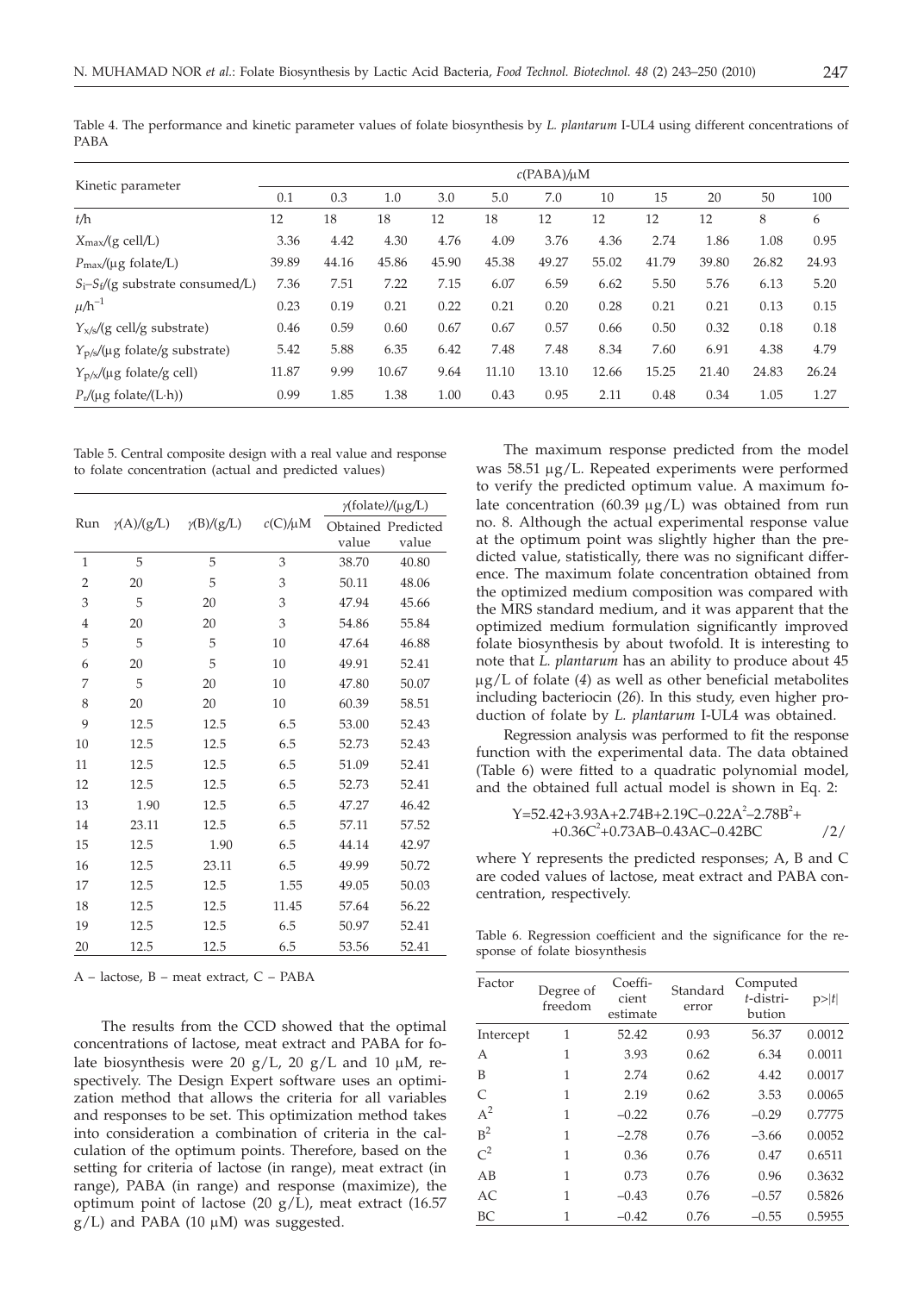The student's *t-*distribution and the corresponding p-values along with the second order coefficient are shown in Table 6. p-Value is used as a tool to determine the significance of each coefficient and higher p-value indicated higher significance of corresponding coefficient (*10*). The parameter was estimated and the corresponding p-values showed that A (lactose), B (meat extract) and C (PABA) had significant effect on the biosynthesis of folate. Positive coefficient for A, B and C was indicated as a linear effect to the response. Table 6 shows some of the model terms of response of folate biosynthesis  $(A^2,$  $C<sup>2</sup>$ , AB, AC and BC), which had p-value>0.05. Therefore, they were eliminated from the model and simplified quadratic model equation most suitably described the folate biosynthesis as follows:

$$
Y = 52.42 + 3.93A + 2.74B + 2.19C - 2.78B^2
$$

The independent variables were fitted to the second order. Table 7 shows the results of the analysis of variance (ANOVA) to indicate the adequacy of the fitted model. The low p-value (p<0.001) indicated that the obtained equation was appropriate and suitable after model reduction. The determination of  $\mathbb{R}^2$  coefficient, correlation and model significance (F-value) were used to analyze the adequacy of the model. The quality of fit of the equation was expressed by the determination coefficient,  $R^2$ . Common study showed that a good  $R^2$  should be at least 80 %. The value of coefficient  $R^2$ =0.9063 indicated that the model could explain about 91 % of the variability and it was attributed to the independent variables. Model significance (F-value) is a measure of variation of the data around the mean. Also, the F-value indicates that the present model can serve as a good prediction of the experimental results. Central composite rotatable design (CCRD) analysis was unable to support a full cubic model; the results from the model were accompanied by aliased statement, which indicated that not all parameters could be uniquely estimated.

Fig. 1 depicts the three-dimensional plot showing the effect of lactose (A) and meat extract (B) as responses to folate biosynthesis. Based on the p-value derived from the CCD analysis (Table 6), it shows no interactions between these two variables. Biosynthesis of folate was increased when high concentration of meat extract was added to the medium, while keeping lactose at low concentration.

Fig. 2 shows the combined effects of meat extract (B) and PABA (C) as response to folate biosynthesis. From the analysis, the independent variables affect the biosynthesis, but there were no interactions between meat extract and PABA, based on p-value results. This indicates that all independent variables cannot be interacting due

Table 7. Analysis of variance (ANOVA) for the quadratic model of folate biosynthesis

| Source        | Sum of squares | Degree of freedom | Mean    | F-value | Prob>F   |
|---------------|----------------|-------------------|---------|---------|----------|
| Linear        | 332.68         | 3.00              |         | 14.82   | < 0.0001 |
| Cross product | 7.16           | 3.00              |         | 0.27    | 0.8442   |
| Ouadratic     | 63.42          | 3.00              |         | 4.56    | 0.0331   |
| Cubic         | 35.64          | 4.00              |         | 7.36    | 0.0252   |
| Total         | 52127.26       | 13.00             | 2606.36 |         |          |
| Pure error    | 4.86           | 4.00              | 1.22    |         |          |
| $R^2$ =0.9063 |                |                   |         |         |          |



**Fig. 1.** Response surface plot of folate biosynthesis as a function of lactose and meat extract concentrations



**Fig. 2.** Response surface plot of folate biosynthesis as a function of meat extract and PABA concentrations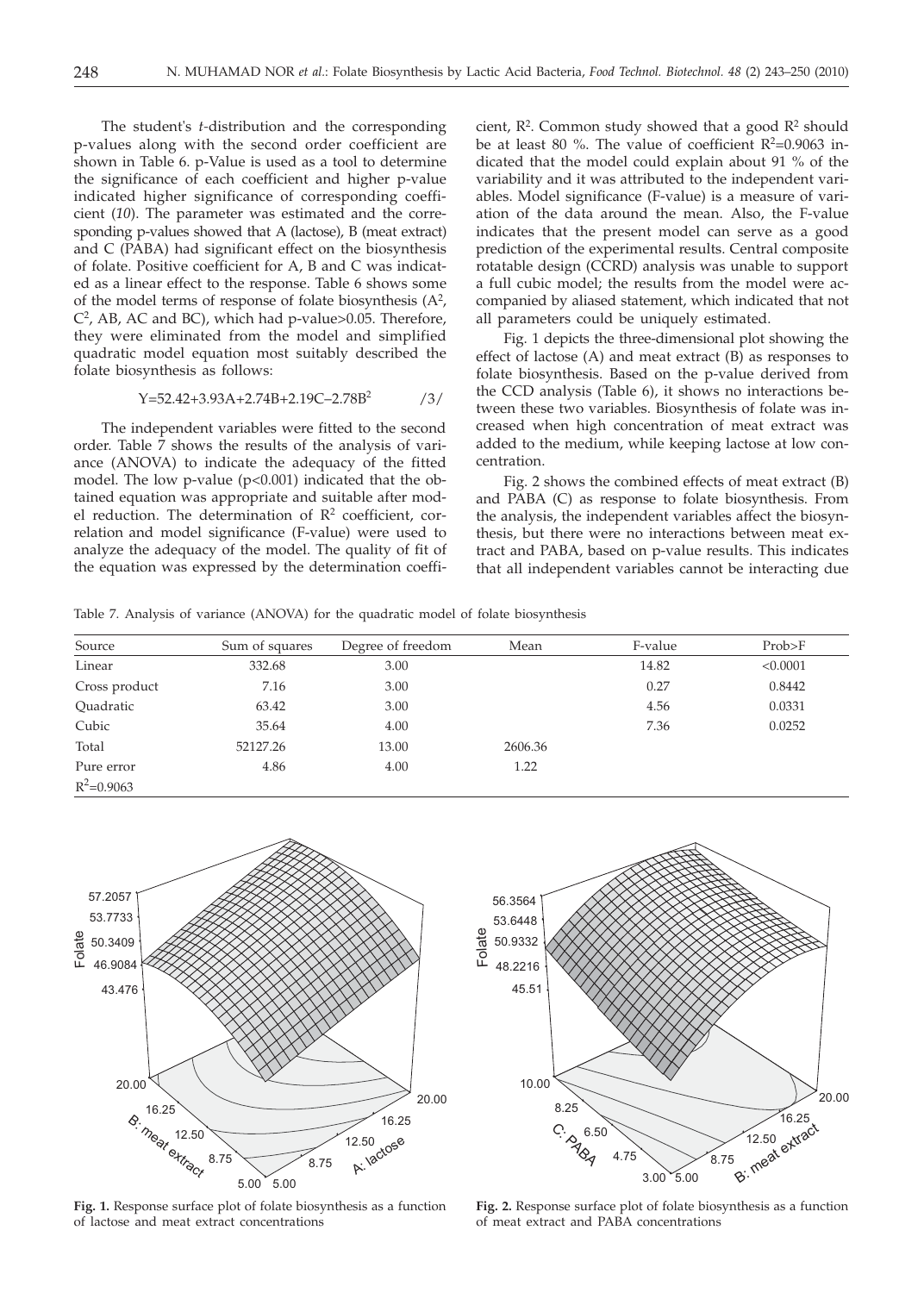to the insignificant model of p-value test. Low concentration of meat extract and the addition of high concentration of PABA to the medium induced high biosynthesis of folate. The addition of PABA stimulated the biosynthesis of folate. In *L. plantarum* I-UL4, folate biosynthesis was shown to be dependent on the concentration of PABA in the medium. Generally, with the addition of PABA, the biosynthesis of folate was increased by about twofold compared to the standard MRS medium.

#### **Conclusion**

Biosynthesis of folate was strain-dependent and all investigated LAB strains were able to grow well and produce folate. The highest folate biosynthesis was obtained in *L. plantarum* I-UL4 culture using standard MRS medium. A better understanding of the relationship among lactose, meat extract and PABA was obtained by RSM, which was used as a statistical tool to improve the folate biosynthesis of *L. plantarum* I-UL4. RSM analyses demonstrated that optimum biosynthesis of folate can be successfully predicted and the combination of lactose  $(20 g/L)$ , meat extract (16.57  $g/L$ ) and PABA (10  $\mu$ M) significantly improved folate biosynthesis. The optimized medium formulation could be used for the cultivation process of *L. plantarum* I-UL4 for folate biosynthesis in a bioreactor system associated with a process control strategy.

## **Nomenclature**

- *t*: time at maximum cell concentration
- $X_{\text{max}}$ : maximum cell concentration (g cell/L)
- $P_{\text{max}}$ : maximum folate concentration ( $\mu$ g folate/L)
- *S*i *–S*f: substrate consumed (g substrate/L)
- *S*i : initial substrate concentration (g substrate/L)
- $S_f$ : final substrate concentration (g substrate/L)
- $\mu$ : specific growth rate (h<sup>-1</sup>)
- *Y*x*/*s: growth yield coefficient (g cell/g substrate)
- *Y*<sub>p/s</sub>: folate yield based on substrate utilized  $(\mu g \,$  folate/g substrate)
- $Y_{p/x}$ : folate biosynthesis per cell (µg folate/g cell)
- $P_r$ : folate productivity ( $\mu$ g folate/(L·h))

# *Acknowledgements*

We would like to acknowledge the financial support from Science Fund, the Ministry of Science, Technology and Innovation of Malaysia, Project reference: 02-01-04- SF0330 and Graduate Research Scheme Fellowship (GRF) from the University of Putra Malaysia for Norfarina Muhamad Nor.

# **References**

- *1.* K.M. Forssén, M.I. Jägerstad, K. Wigertz, C.M. Witthöft, Folates and dairy products: A critical update, *J*. *Am*. *Coll*. *Nutr*. (Suppl. 2), *19* (2000) 100–110.
- *2.* R.R. Eitenmiller, W.O. Landen: *Vitamin Analysis for the Health and Food Sciences*, CRC Press LLC, New York, USA (1999).
- *3.* R. Póo-Prieto, D.B. Haytowitz, J.M. Holden, G. Rogers, S.F. Choumenkovitch, P.F. Jacques, J. Selhub, Use of the affinity/HPLC method for quantitative estimation of folic acid in enriched cereal-grain products, *J*. *Nutr*. *136* (2006) 3079– 3083.
- *4.* J.G. Le Blanc, G. Savoy de Giori, E.J. Smid, J. Hugenholtz, F. Sesma: Folate Production by Lactic Acid Bacteria and Other Food-Grade Microorganisms. In: *Communicating Current Research and Educational Topics and Trends in Applied Microbiology*, A. Méndez-Vilas (Ed.), Formatex, Badajoz, Spain (2007) pp. 239–339.
- *5.* A. Pompei, L. Cordisco, A. Amaretti, S. Zanoni, D. Matteuzzi, M. Rossi, Folate production by bifidobacteria as a potential probiotic property, *Appl*. *Environ*. *Microbiol*. *73* (2007) 179–185.
- *6.* R.G. Crittenden, N.Z. Martinez, M.J. Playne, Synthesis and utilization of folate by yogurt starter cultures and probiotic bacteria, *Int*. *J*. *Food Microbiol*. *80* (2003) 217–222.
- *7.* W. Sybesma, M. Starrenburg, L. Tijsseling, M.H.N. Hoefnagal, J. Hugenholtz, Effects of cultivation conditions on folate production by lactic acid bacteria, *Appl*. *Environ*. *Microbiol*. *69* (2003) 4542–4548.
- *8.* W. Sybesma, M. Starrenburg, M. Kleerebezem, I. Mierau, W.M. de Vos, J. Hugenholtz, Increased production of folate by metabolic engineering of *Lactococcus lactis*, *Appl*. *Environ*. *Microbiol*. *69* (2003) 3069–3076.
- *9.* G.E.P. Box, K.B. Wilson, On the experimental attainment of optimum conditions, *J*. *Roy. Stat*. *Soc*. *B*, *1* (1951) 1–45.
- *10.* D.C. Montgomery, R.H. Myers: *Response Surface Methodology: Process and Product Optimization Using Designed Experiments*, John Wiley & Sons, Inc, New York, USA (1997) pp. 427–510.
- *11.* N.N. Nawani, B.P. Kapadnis, Optimization of chitinase production using statistics based experimental designs, *Process Biochem*. *40* (2005) 651–660.
- *12.* M.Y. Lin, C.M. Young, Folate levels in cultures of lactic acid bacteria, *Int*. *Dairy J*. *10* (2000) 409–413.
- *13.* S. Sirisansaneeyakul, T. Luangipat, W. Vanichsriratana, T. Srinophakun, H.H.H. Chen, Y. Chisti, Optimization of lactic acid production by immobilized *Lactococcus lactis* IO-1, *J*. *Ind*. *Microbiol*. *Biotechnol*. *34* (2007) 381–391.
- *14.* H.L. Foo, T.C. Loh, F.L. Law, Y.Z. Lim, C.N. Kufli, G. Rusul, Effects of feeding *Lactobacillus plantarum* I-UL4 isolated from Malaysian tempeh on growth performance, faecal flora and lactic acid bacteria and plasma cholesterol concentrations in post-weaning rats, *Food Sci*. *Biotechnol*. *12* (2003) 403–408.
- *15.* H.L. Foo, T.C. Loh, P.W. Lai, Y.Z. Lim, C.N. Kufli, G. Rusul, Effects of adding *Lactobacillus plantarum* I-UL4 metabolites in drinking water of rats, *Pak. J*. *Nutr*. *2* (2003) 283– 288.
- *16.* B.E. Terzaghi, W.E. Sandine, Improved medium for lactic streptococci and their bacteriophages, *Appl*. *Environ. Microbiol*. *29* (1975) 807–813.
- *17.* J.C. De Man, M. Rogosa, M.E. Sharpe, Cultivation medium for lactobacilli, *J*. *Appl*. *Biotechnol*. *21* (1977) 130–135.
- *18.* L. Rodrigues, J. Teixeira, R. Oliveira, H.C. van der Mei, Response surface optimization of the medium components for the production of biosurfactants by probiotic bacteria, *Process Biochem*. *41* (2006) 1–10.
- *19.* G.L. Miller, Use of dinitrosalycilic acid reagent for determination of reducing sugar, *Anal*. *Chem*. *31* (1959) 426–428.
- *20.* D.W. Horne, D. Patterson, *Lactobacillus casei* microbiological assay of folic acid derivatives in 96-well microtiter plates, *Clin*. *Chem*. *34* (1988) 2357–2359.
- *21.* A.R. Berry, C.M.M. Franco, W. Zhang, A.P.J. Middelberg, Growth and lactic acid production in batch culture of *Lactobacillus rhamnosus* in a defined medium, *Biotechnol*. *Lett*. *21* (1999) 163–167.